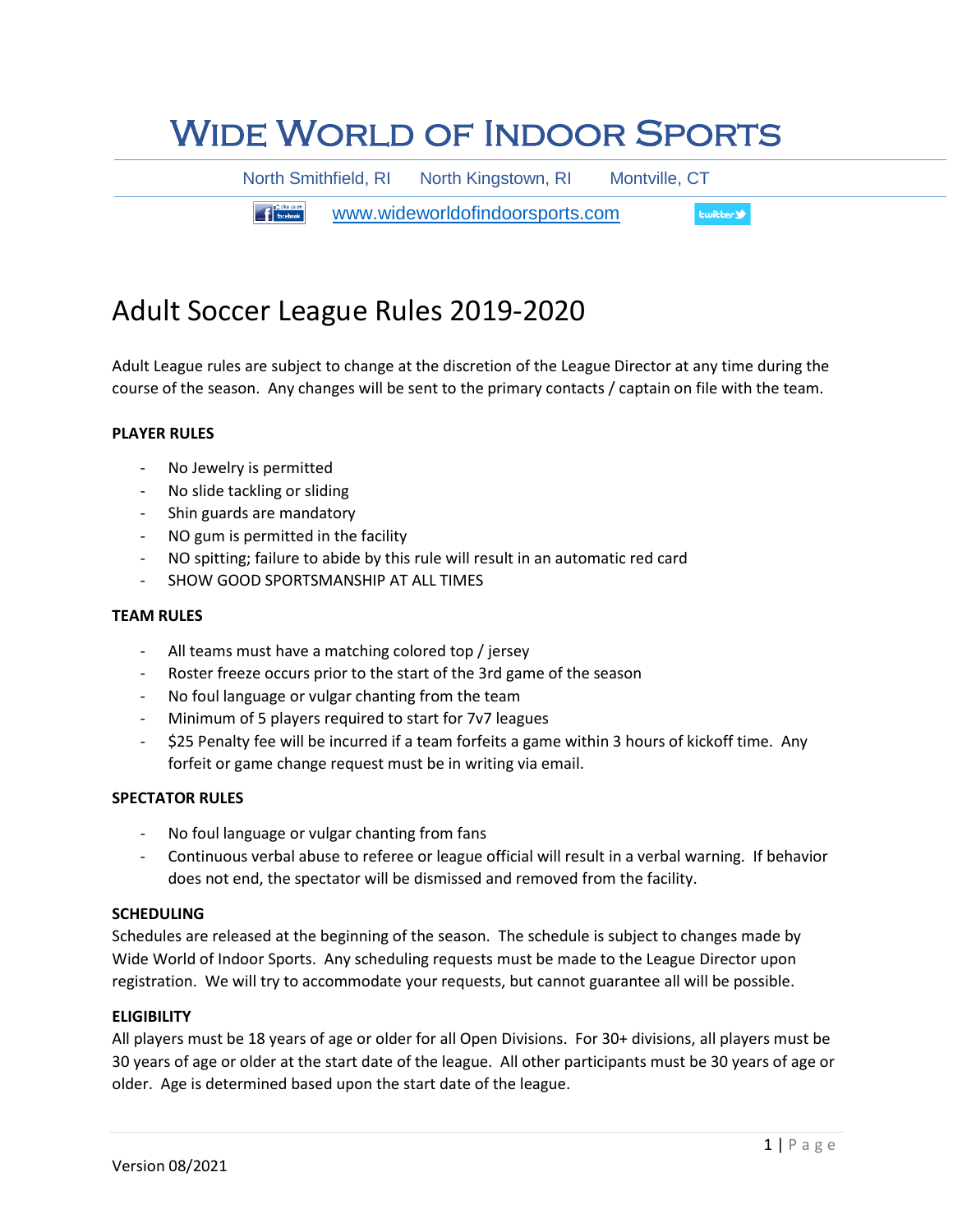For Coed leagues, a minimum of 2 females must be on the field to meet the eligibility requirements. A minimum of 1 female must be on the field to start a game or it is a forfeit. If a team cannot field 2 females, they must play a "man-down."

# **EQUIPMENT**

- All players must have matching shirt color
- Medical bracelets/chains may be worn but must be taped to the individual during game play.
- Earrings and other non-medical jewelry are not permitted

# **FIELD PLAY**

- Two x 25 minute halves with a 5 minute halftime
- Ball size: 5
- No Offside
- Substitutions on the fly
- Direct and Indirect: FIFA rules apply unless otherwise specified here within
- Penalty Kicks: FIFA rules apply unless otherwise specified here within
- Corner Kicks: FIFA rules apply unless otherwise specified here within
- Goal Kicks: FIFA rules apply unless otherwise specified here within

#### **RUNNING TIME**

All regular season games consist of (2) 25-minute halves with a 5 minute halftime. Halftime can be shortened at the discretion of the referee to keep games on schedule. At the conclusion of a game, teams must exit the field immediately. Teams coming on must be prepared to start the game immediately. Teams may use the main hallway for team meetings pre-game and/or post-game. However, NO SOCCER BALLS ARE PERMITTED IN THE HALLWAY! We must ensure the safety of all spectators and participants. Time will continue to run with the exception of serious injury.

# **POINT SYSTEM**

Teams are awarded: 3 points for a win, 1 point for a tie, and 0 points for a loss.

The league standings are determined by Total Team Points.

Tiebreakers are as follows (in order)

- Goal differential
- Wins
- Goals for
- Coin Flip

There will be a 10 goal differential cap for all adult soccer games for the purposes of standings.

If a team forfeits a game, the opposing team will be awarded with a win, three goals scored and zero goals against.

All scores, results and standings will be posted on [www.wideworldofindoorsports.com](http://www.wideworldofindoorsports.com/)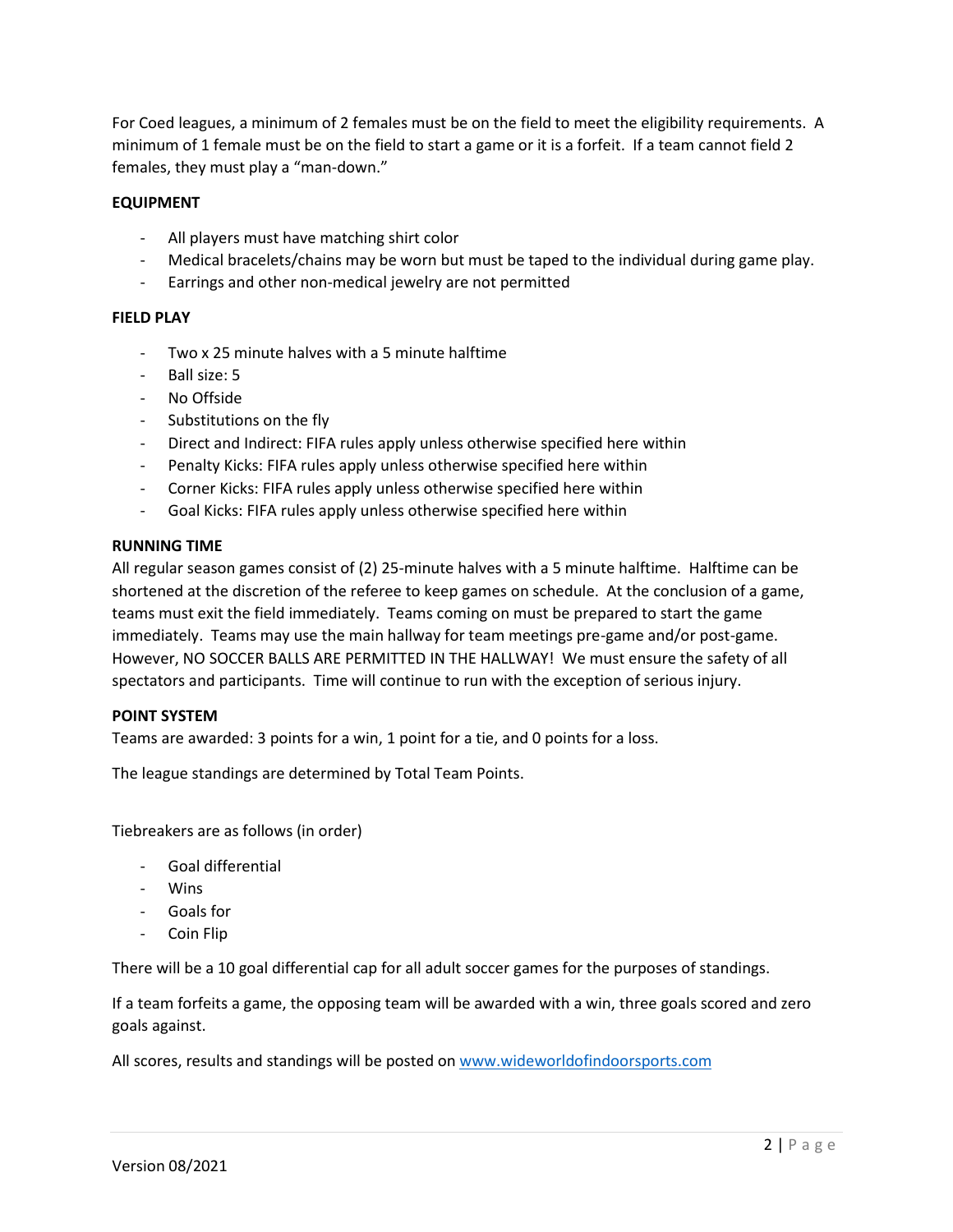# **PLAYOFFS**

Playoffs will be structured based upon standings and head to head results with a seeded single elimination tournament format. All play in games will be (1) 25 minute game while the final will be (2) 20-minute halves. If tied at the end of a play-in game, penalty kicks will occur. The format for penalty kicks will be a round of 3 kickers. If still tied at the end, it will be a 1 for 1 format. If the final is tied, a golden goal 5-minute overtime will occur. If still tied, penalty kicks will occur.

\*For coed divisions, 1 female must kick in the first round of 3 kickers. From there, the roster will be rotated through, before resetting.

#### **TEAM ROSTER**

- A completed team roster must be entered into the team's Dash account prior to the first scheduled game. It is the responsibility of the captain to ensure the accuracy of his/her team's roster.
- Rosters are not considered complete if players do not have a photograph on file, an active waiver, and are not on the team's online roster.
- Coaches may add or substitute players up until the start of the 3rd game.
- At the start of the team's 3rd game the roster is frozen. No changes may be made after this time.
- Players cannot play for another team in the same division.
- In the event a player is rostered for two teams in the same division, the player will be removed from both team's rosters and not permitted to compete for the duration of the Session.

# **GAME DAY RESPONSIBILITES OF THE TEAMS**

- The home team is responsible for supplying a properly inflated game ball.
- All team rosters freeze prior to the team's 3<sup>rd</sup> game! No exceptions.
- Team balances must be paid in full prior to the start of the team's  $2^{nd}$  game.

# **TEAM BENCH & SUBSTITUTIONS**

#### *Team Bench*

- Only rostered players are permitted on the team bench.
- All other adults must watch the game from the spectator area
- Players who are not on the field of play, must be seated on their team bench.
- All team bags must be placed neatly under the team bench or against the wall. Bags may NOT be near the field line or midfield.
- Coaches and players must leave their team bench immediately after their game

# *Substitutions*

- Unlimited substitutions
- All players are substituted on the fly
- Substituted players must first come off the field of play before a new player may enter.
- All substituting players and coaches must remain on the team bench during the game.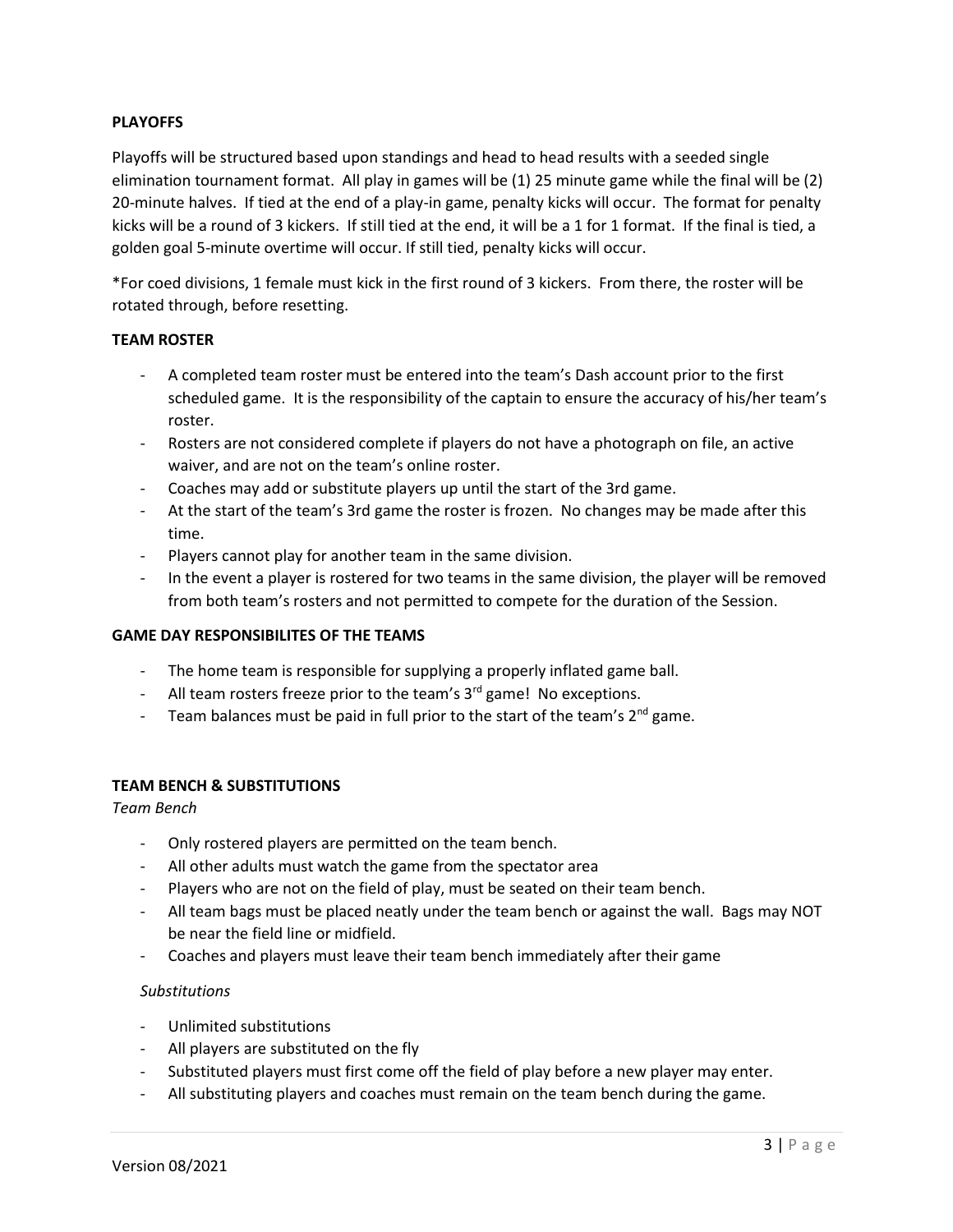- Coaches may not enter the field of play at any time unless the referee permits. Failure to abide by this will result in an automatic yellow card.
- Goalkeepers who are substituted must be differentiated with a different colored team shirt than the teams on the field of play.

# **FOULS & PENALTIES**

The following card system applies for fouls and penalties:

- Yellow Card: Warning
- Two Yellow Cards: Player Ejection from Game. All suspensions are at the discretion of WWIS.
- Red Card: Player Ejection from Game and Following League Game. This includes all other leagues the player may participate in during this time period.

#### **FREE KICKS**

Outdoor rules apply for all free kicks unless otherwise stated below. Opposing players must provide 5 yards from the ball at all times.

The following indoor rules will result in an indirect free kick:

- If the ball makes contact with a ceiling support beam of the facility, the indirect free kick will take place at the point of contact.

#### **PENALTY KICKS**

A penalty kick is awarded against a team that commits a direct kick foul inside the goal box. Penalty kicks are taken from the top of the circle at the top of the goal box.

#### **FORFEITED GAMES**

The forfeited team agrees to pay a \$25.00 penalty fee when his/her team forfeits a game. Failure to submit the \$25 penalty fee prior to the next scheduled game will result in the team's dismissal from the league at the discretion of WWIS.

#### **SPORTSMANSHIP**

Players and spectators are expected to act in the nature of good sportsmanship at all times. There will be no abuse (verbal or otherwise) of referees or league officials tolerated. Any indication of such behavior by a participant or spectator will receive a verbal warning, any such continuation of the behavior will result in immediate removal from the facility. We are all here to play soccer and have fun!

#### **REFEREES**

The referees will have sole jurisdiction over the conduct of the game, based on these rules and unless otherwise directed by the WWIS manager on duty. If a referee terminates a game for any reason, the score at the time of the termination will stand.

#### **INCLEMENT WEATHER**

Wide World of Indoor Sports will remain open unless a state of emergency is declared or there is a loss of power at the facility. Any changes to the facility schedule will be posted to our website, [www.wideworldofindoorsports.com.](http://www.wideworldofindoorsports.com/) This will be our primary method of communication of any changes